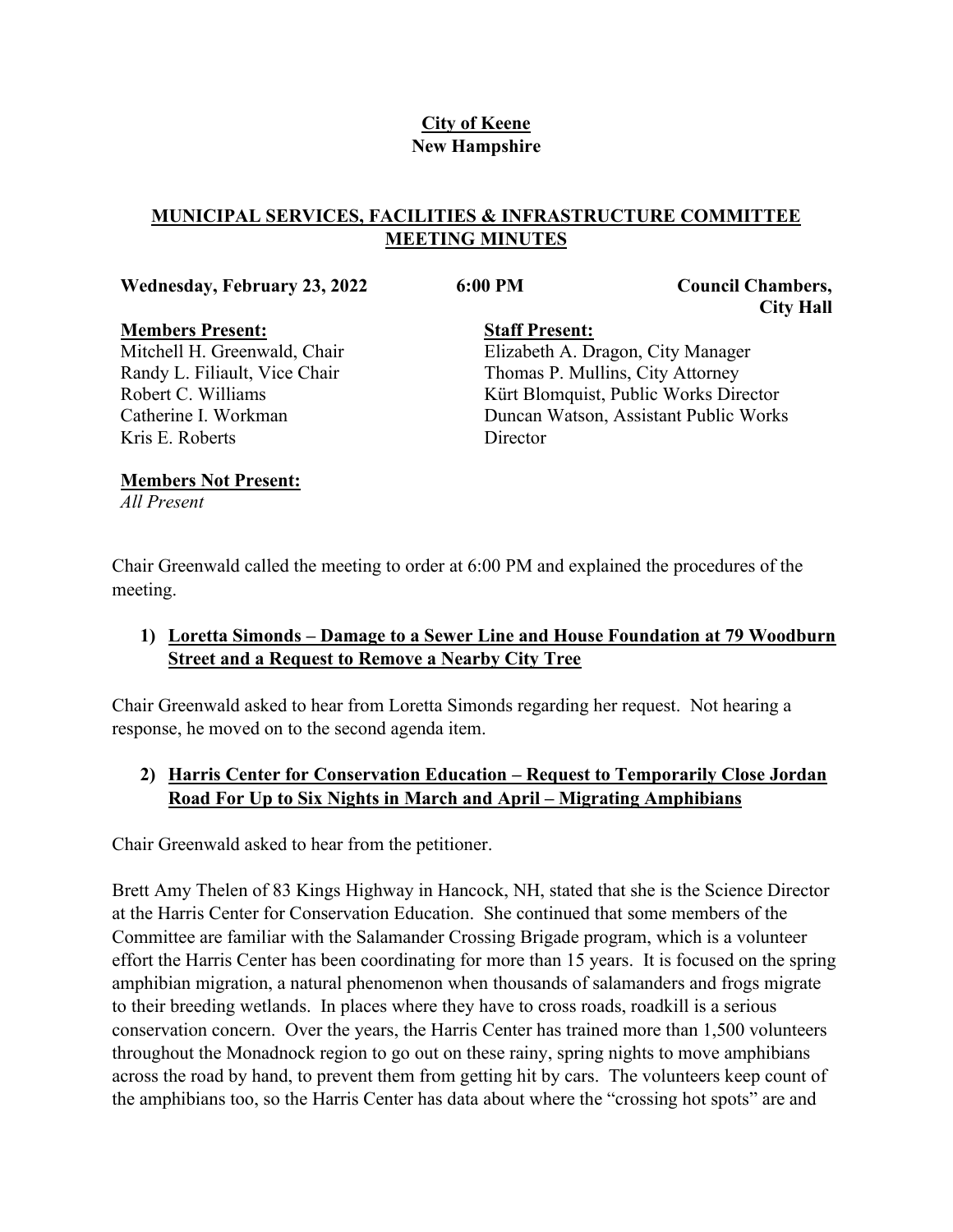which species are there. In Keene, the biggest crossing sites are North Lincoln Street and Jordan Road. At North Lincoln Street, the Harris Center has been working with the City since 2018 to close the road on nights when they think there will be a significant amphibian migration, for the safety of those amphibians and to create a safe place for families to come watch this incredible spectacle. That has been a successful effort. During these three seasons, they have ensured the safe passage of nearly 6,000 individual amphibians at North Lincoln Street. Many people have come to see it.

Ms. Thelen continued that the next logical step is to think about the Jordan Road crossing site. It has fewer individual amphibians but is notable due to the presence of the Jefferson complex salamander, which is a species of conservation concern in NH, designated by NH Fish and Game as a "Species of Greatest Conservation Need." These Jefferson salamanders do not occur at the North Lincoln Street crossing. The Harris Center is seeking permission to expand these amphibian detours up to Jordan Road in the same way that they have done on North Lincoln Street. One exception is that Jordan Road cannot be closed entirely, the way that North Lincoln Street is. With North Lincoln Street, emergency vehicles can remove the barricade if needed; otherwise, no cars are coming through. Jordan Road has residents who need to be able to get to their homes, so the Harris Center requests it be closed to through traffic. As a result, they would not encourage members of the public or families to come there, for safety concerns. They would just have the trained volunteers, in proper safety attire, at that site. North Lincoln Street would still be a place where families could come to see the migration.

Chair Greenwald asked if the Harris Center would do any public information for the residents on Jordan Road, such as telling them to go on Concord Road instead. Ms. Thelen replied that they could. She continued that this was first proposed in 2020, and then COVID-19 happened, and from an emergency management perspective, they were not sure about gathering on the road themselves for the amphibian crossing. They canceled it due to COVID-19. At that time, they did send a letter to all the residents on Jordan Road with some information about what the closures would entail. The Harris Center could do that again, if the MSFI Committee requests that. They would need the City to give them the current list of residents and their mailing addresses.

Chair Greenwald replied that it is not that many homes. He continued that if the Harris Center gets something to their mailboxes, he is sure the residents would cooperate.

Chair Greenwald asked if the Committee had any more questions or comments. Hearing none, he asked to hear from staff. Public Works Director Kürt Blomquist asked Duncan Watson, Assistant Public Works Director, to speak.

Duncan Watson stated that staff has been working with the Harris Center for a number of years, getting the North Lincoln Street program to be successful. He continued that not only is it good for the amphibians, of course, but it has been great for the citizens who are interested in amphibians and their migratory patterns to learn about them on site. As Ms. Thelen mentioned,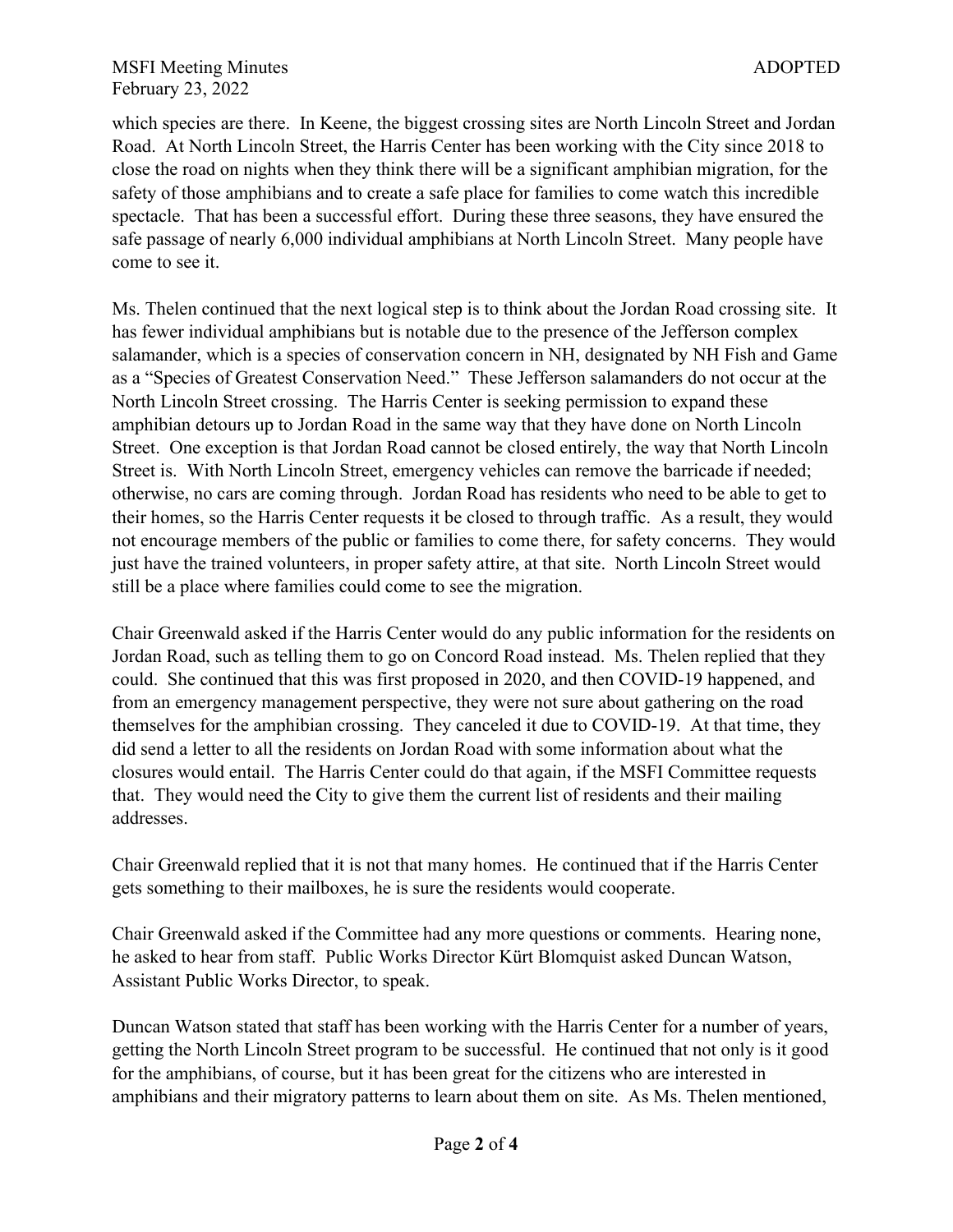Jordan Road was the next logical step. They have spoken with the Keene Police Department to get the KPD's concerns about the detours, assuring them and the Fire Department that the proposed detours would not hinder emergency vehicle access in any way. The public education campaign and the notification would extend not just to the Jordan Road residents, but also the normal social media channels to let people know, because the circumstances of the amphibian crossing coincide with a certain type of weather. It needs to be a rainy night, with a temperature of over 50 degrees, and amphibians always do their crossing after dark. Ms. Thelen gave the statistic about how many amphibians have been counted, but that is how many were counted while the volunteers were there. Mr Watson noted he does not know if they extrapolated the data. The volunteers may go home around midnight, but more amphibians continue to cross throughout the course of the night. Many thousands of amphibians are saved by [the road closures and volunteer efforts], and he thinks that is something for Keene to be proud of.

Chair Greenwald stated that he lives on the corner of Jordan Road, and it is so meaningful to see all of these children and parents there with their flashlights, in the rain, looking for these tiny salamanders. He continued that it is very life affirming. He asked if there was any further comment from the public or the Committee. Hearing none, he asked for a motion.

Councilor Filiault made the following motion, which was seconded by Councilor Workman.

On a vote of 5-0, the Municipal Services, Facilities, and Infrastructure Committee recommends the City Council authorize the closing of Jordan Road from Concord Road to Peg Shop Road for up to six nights in March and April that are coordinated with City staff when conditions are favorable for amphibian migration. City staff may cancel the closure and/or reopen the road at any time if deemed necessary for the convenience and safety of the public. Further, future requests for the closing of Jordan Road for amphibian mitigation are administratively handled by the City Manager.

Councilor Williams stated that he thanks Ms. Thelen and the Harris Center for everything they have done for amphibians in Keene. He continued that his mother has sent him articles from the Washington Post that highlight this program that goes on in Keene. This is nationally recognized and very special. He is a neighbor of North Lincoln Street, and recommends that anyone, especially people with children, go down and participate in this activity.

#### **1) Loretta Simonds – Damage to a Sewer Line and House Foundation at 79 Woodburn Street and a Request to Remove a Nearby City Tree**

Chair Greenwald returned to the first agenda item, stating that he sees that Loretta Simonds is not present. He recognized City staff.

Mr. Blomquist stated that he had the opportunity to go visit with Ms. Simonds and look at the situation. He continued that he would like to note that the home is up for sale. He has also been contacted by the potential buyers. His recommendation this evening is to place this item on